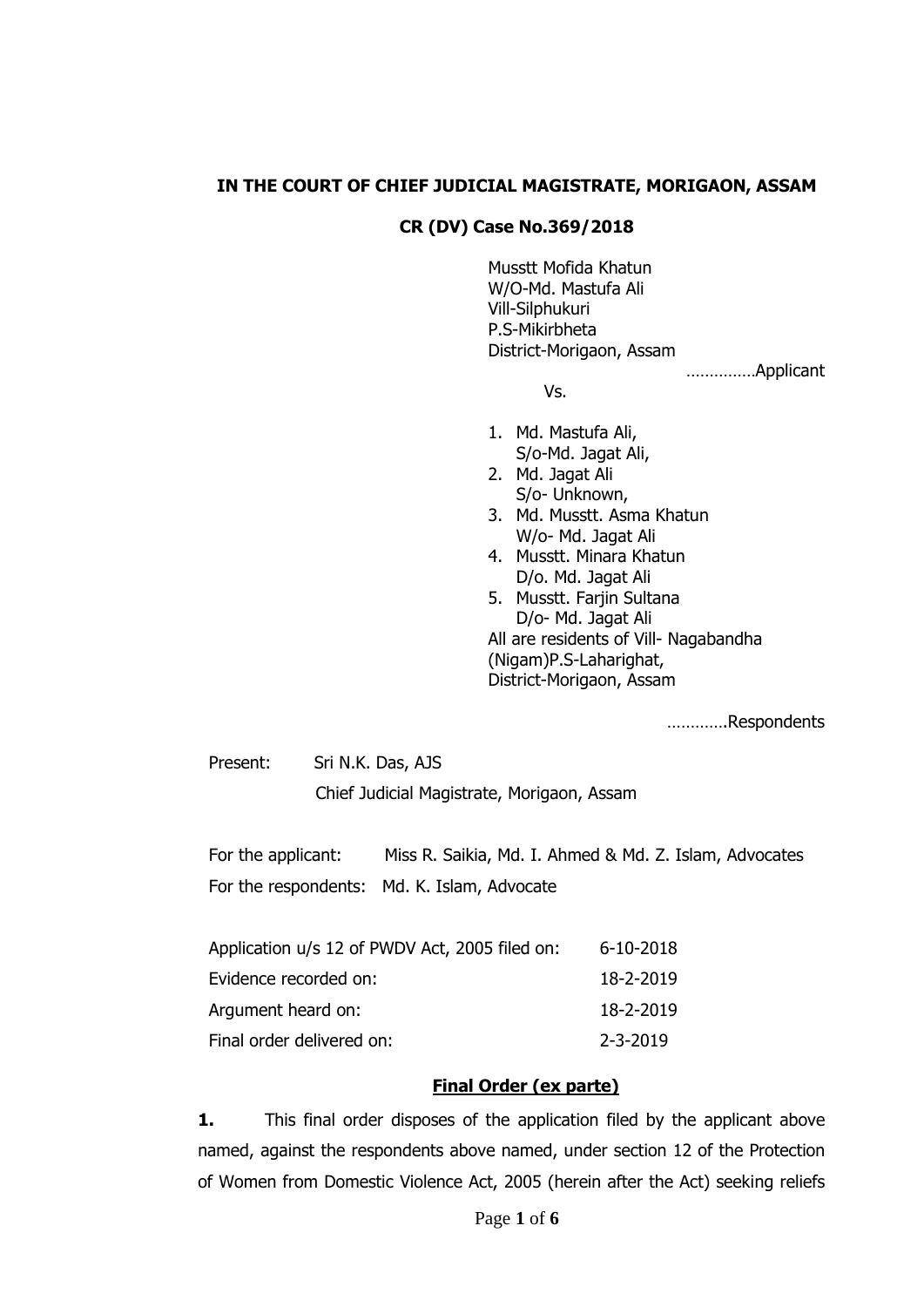of (i) protection order under section 18 of the Act, (ii) residence order under section 19 of the Act (iii) monetary relief of maintenance at the rate of Rs.8000/-, per month, for the applicant, and Rs.6000/-, per month for the minor daughter of the applicant, under section 20 of the Act, (iv) compensation of Rs.3,00,000/ under section 22 of the Act and (v) Rs.4,000/- as interim maintenance and cost of proceeding under section 23 of the Act from the respondents.

**2.** On receipt of notice of the application, the respondent No.2, 3 and 4 appeared in court but the other two respondents refused or neglected to appear before the court in spite of receipt of notice of the application. Subsequently; however, on failure of the aforementioned three respondents also to submit written statement on time, the case proceeded ex-parte against them. In other words, the case proceeded ex-parte against all the respondents.

**3.** In her application, the first party has stated that her marriage with the respondent no.1 i.e. Md. Mastufa Ali was solemnized around three years prior to lodging of the case as per Islamic rites after fixing Mohr amount of Rs.1,00,000/-. At the time of her marriage, dowry articles of Rs.80,000/- were given. After the marriage, though the applicant led her conjugal life in the house of her husband as a dutiful wife; however, her husband, at the instigation of other respondents, who are the family members of her husband, subjected her to physical and mental harassment day and night in connection with demand of dowry, money and other articles. Though she went on tolerating such harassment; however, her husband, at the instigation of the other respondents, in order to solemnize second marriage, increased the harassment on the applicant. In spite of such harassment, she conceived and later gave birth to a daughter. At the time of filing of this application, her daughter was aged about 1½ years and she was named as Musstt. Mehdi Sultana. After the birth of her daughter, the respondents, in connection with demand of money, harassed her for which the applicant brought Rs.60,000/- from her parents and gave the same to her husband to establish a tea shop with the said amount of money. However, the harassment on the applicant increased thereafter also. When she brought the matter to the notice of her father, her father, on 13-9-2018, rescued the applicant with the help of police of Borchala police out post from the clutch of the respondents, provided her medical treatment and healed her. The applicant, after recuperation, started residing in a rented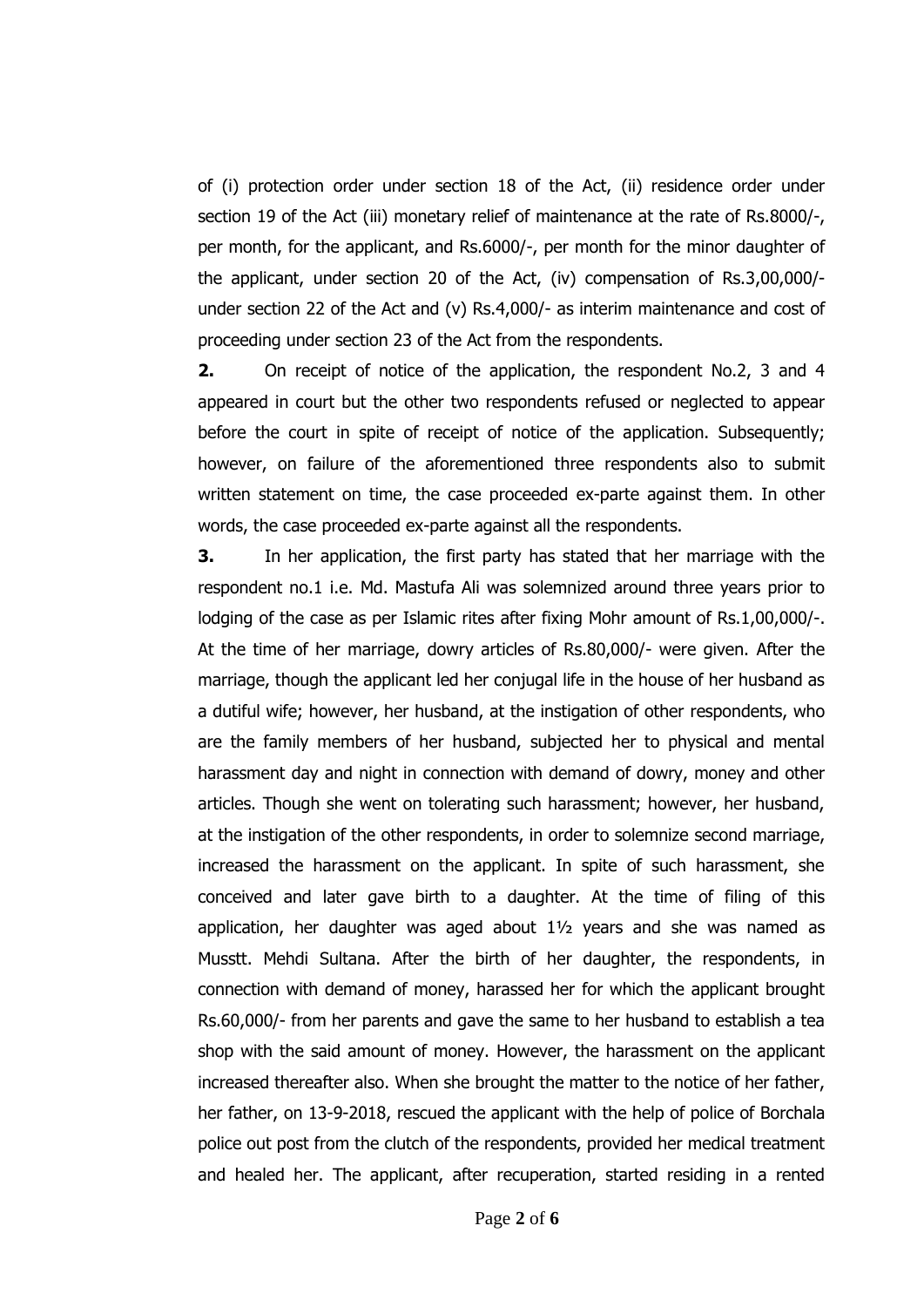house and earned her livelihood by day labour. It is further stated that the applicant and her daughter have been facing severe hardship in day to day life. However, her husband, with the money given to him from the parents of the applicant, established a tea shop and led a luxurious life. According to the applicant, her husband is a rich healthy man having landed properties as well business. But the applicant's father is a very poor person. Therefore, the applicant has prayed for the reliefs aforementioned.

**4.** The domestic incident report has also been received from the Protection Officer, Morigaon and the same has been considered.

**5.** As laid down in Rule 6 (5) of the Protection of Women from Domestic Violence Rules, 2006 the procedure enumerated for deciding a case under section 125 CrPC is required to be followed to decide an application under section 12 of the Act and for that reason section 354(6) CrPC is applicable with respect to disposal of the application. Therefore, the following points are formulated for determination:

- i. Whether the applicant is entitled for relief of protection order under section 18 of the Act?
- ii. Whether the applicant is entitled for relief of residence order under section 19 of the Act?
- iii. Whether the applicant is entitled for monetary relief of maintenance at the rate of Rs.8000/-, per month, for the applicant and Rs.6000/-, per month, for the minor daughter of the applicant, from the respondents under section 20 of the Act?
- iv. Whether the applicant is entitled for relief of compensation of Rs. 3,00,000/- under section 22 of the Act?
- v. Whether the applicant is entitled for relief of Rs. 4000/- as interim maintenance and cost of proceeding under section 23 of the Act?

**6.** For convenience, all the points for determination are taken up together for discussion. In support of her application, the first party has adduced written evidence of affidavit of her own as PW-1. In her evidence, she has reiterated the statement made by her in her applicant. She does not have any income of her own. She has been facing financial hardship as her husband neither enquired about her nor paid any maintenance to her.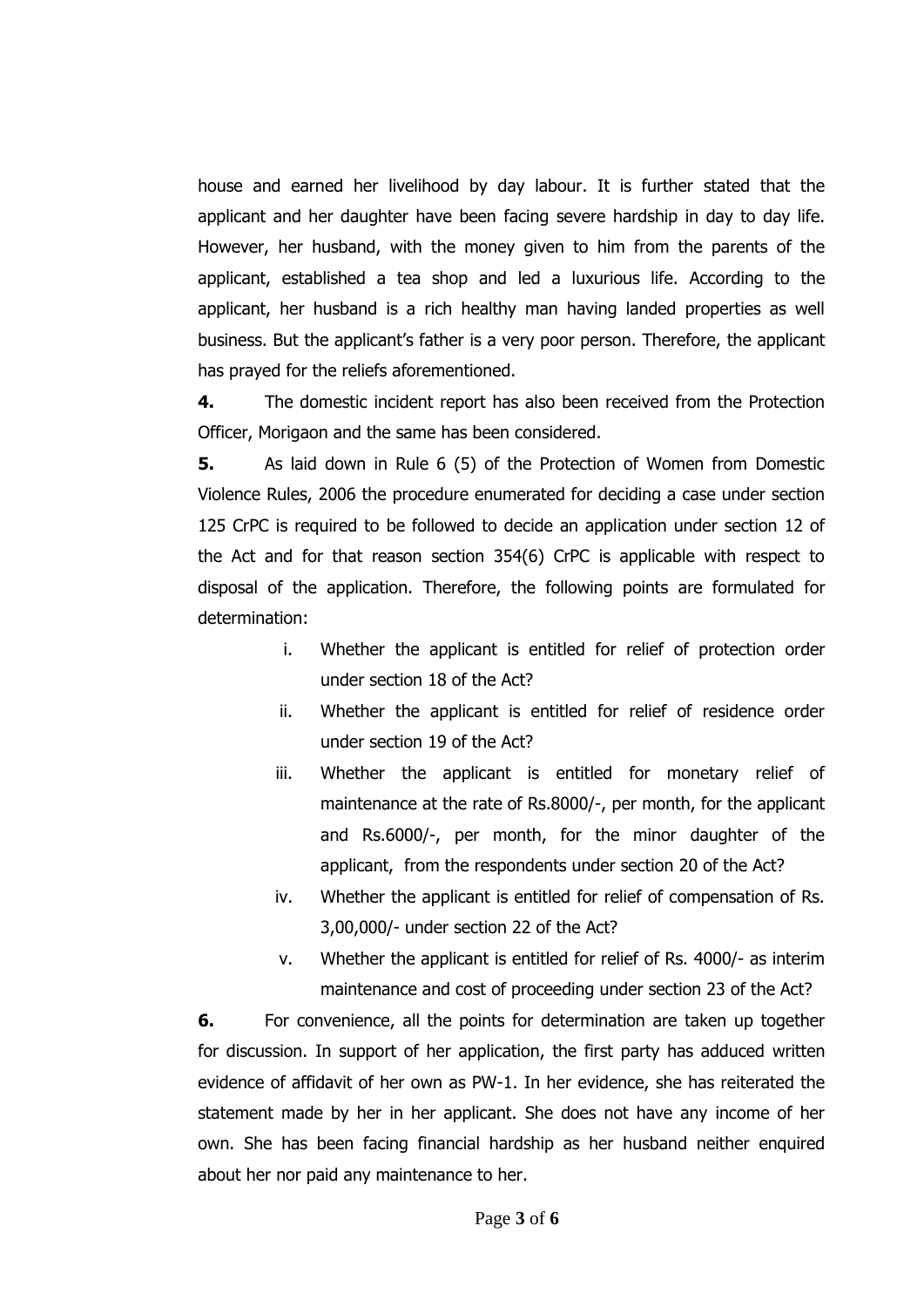**7.** In view of willful neglect of the respondents to contest the application, the evidence of the PW remained intact and unchallenged. It, however, is noticed that the applicant has indicated in her application that she was subjected to domestic violence primarily by her husband i.e. the respondent no.1. The allegation against the other respondents is that they instigated such violence. There is no specific allegation against the respondents of committing any overt act as part of domestic violence. In her written evidence on affidavit also the allegation of harassment is made specifically against her husband. Therefore, it appears that only the husband i.e. the respondent No.1 caused domestic violence to the applicant. No sufficient materials against the other respondents have been found to conclude that they also caused domestic violence against the applicant.

**8.** The provisions of the Act is a social measure enacted keeping in view the rights guaranteed under articles 14, 15 and 21 of the Constitution to provide for a remedy under the civil law which is intended to protect the woman from being victims of domestic violence and to prevent the occurrence of domestic violence in the society.

**9.** It is proved from the evidence that the respondent no.1 caused domestic violence to the applicant. The fact that the applicant had to take shelter in the house of her father is ample proof of the fact that she was driven out of the matrimonial house by her husband. It appears that her husband has almost abandoned her. The fact that her husband did not care to appear in court even after receipt of notice goes to show that he is least concerned regarding the present plight of his wife and daughter.

**10.** Though the applicant has stated in her evidence that the respondent no.1 i.e. her husband has landed property and business the same appears to be a guess work. It is not even indicated what business her husband is in. No document is also submitted to support any earnings. Therefore, the exact earnings of her husband is not available on record. However, even a day labourer earns approximately Rupees six thousand to seven thousand five hundred per month, if we treat his earning at the rate of Rupees three hundred per day, after treating five to ten days as no work days. In that view of the matter also her husband is liable to pay maintenance to the applicant.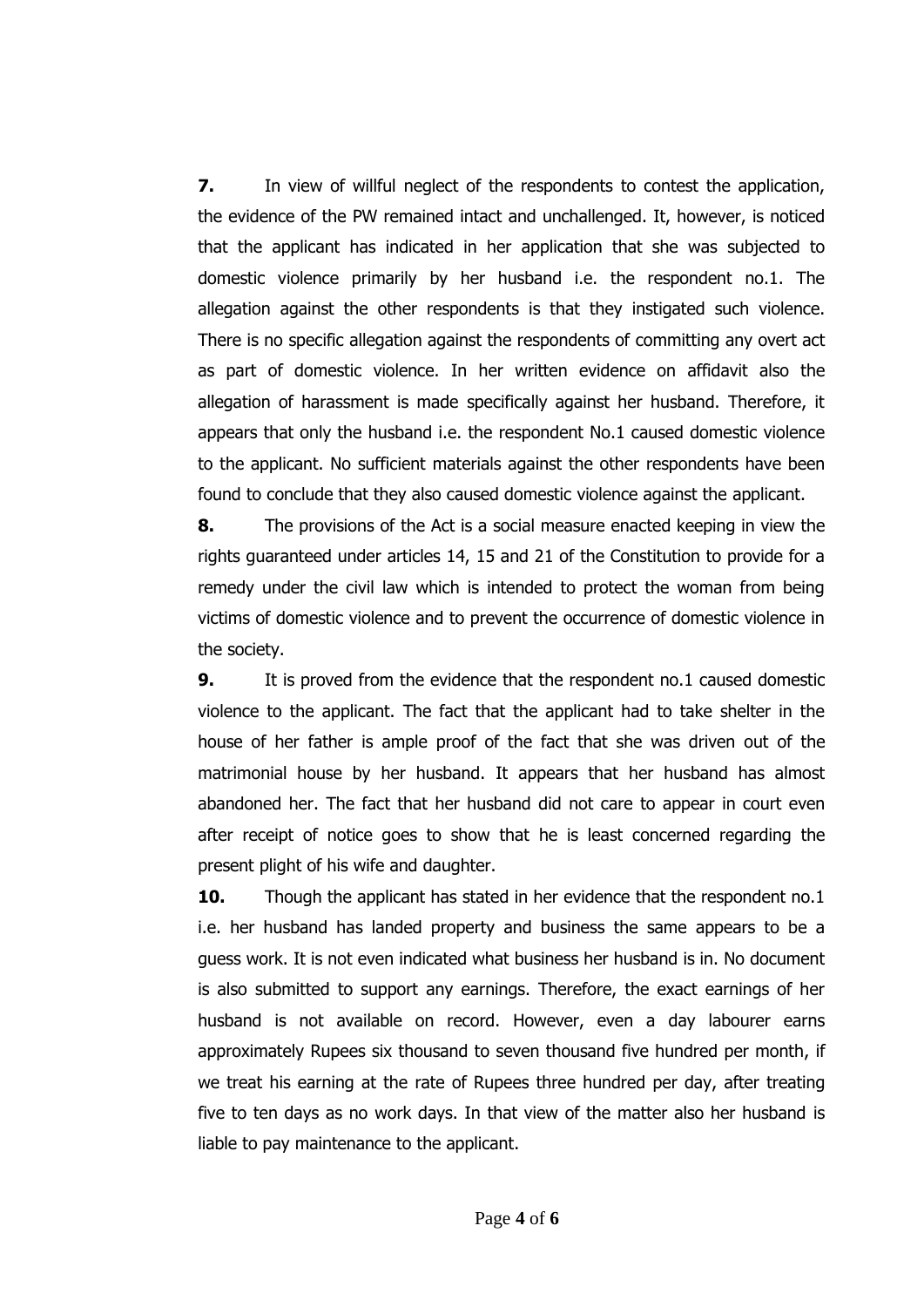11. For the aforesaid reasons and discussion the points for determination, except the point for determination no.v, are answered in favour of the first party, to the extent indicated above. The point for determination no.v is answered in the negative as the case has already reached its final stage.

#### **12. Accordingly, it is ordered as follows:**

**i. Protection order, under Section 18 of the Act, is passed in favour of the applicant Musstt Mofida Khatun and the respondent no.1 Md. Mastufa Ali is: (a) prohibited from committing any act of domestic violence to her (b) prohibited from causing violence to the other relatives or any other person who give the aggrieved woman assistance from domestic violence.**

**ii. The respondent no.1 is also directed, so far as reliefs under sections 19 and 20 of the Act is concerned, to pay a consolidated sum of Rupees 1000/-(Rupees one thousand), per month, to the applicant and Rs.300/- (Rupees three hundred), per month, to the minor daughter of the applicant, for their maintenance w.e.f. the date of this order. In view of the domestic violence caused to the applicant, it would not be appropriate, in view of this court, to arrange separate alternative accommodation for the applicant in the residence of the respondents.**

**iii. The respondent no.1 is also directed, under section 22 of the Act, to pay a compensation of Rupees 5000/-(Rupees five thousand) to the applicant for the domestic violence caused to her.**

**13.** In terms of section 24 of the Act, send one copy each of this order to the O/C, Mikirbheta police station, Morigaon and to the O/C, Laharighat police station, Morigaon, to assist the applicant in the implementation of the order. The applicant shall take steps.

**14.** Furnish free copies of this final order to the parties concerned.

**15.** This final order passed ex parte and pronounced in open court and given under my hand and seal on this 2<sup>nd</sup> day of March, 2019 at Morigaon, Assam.